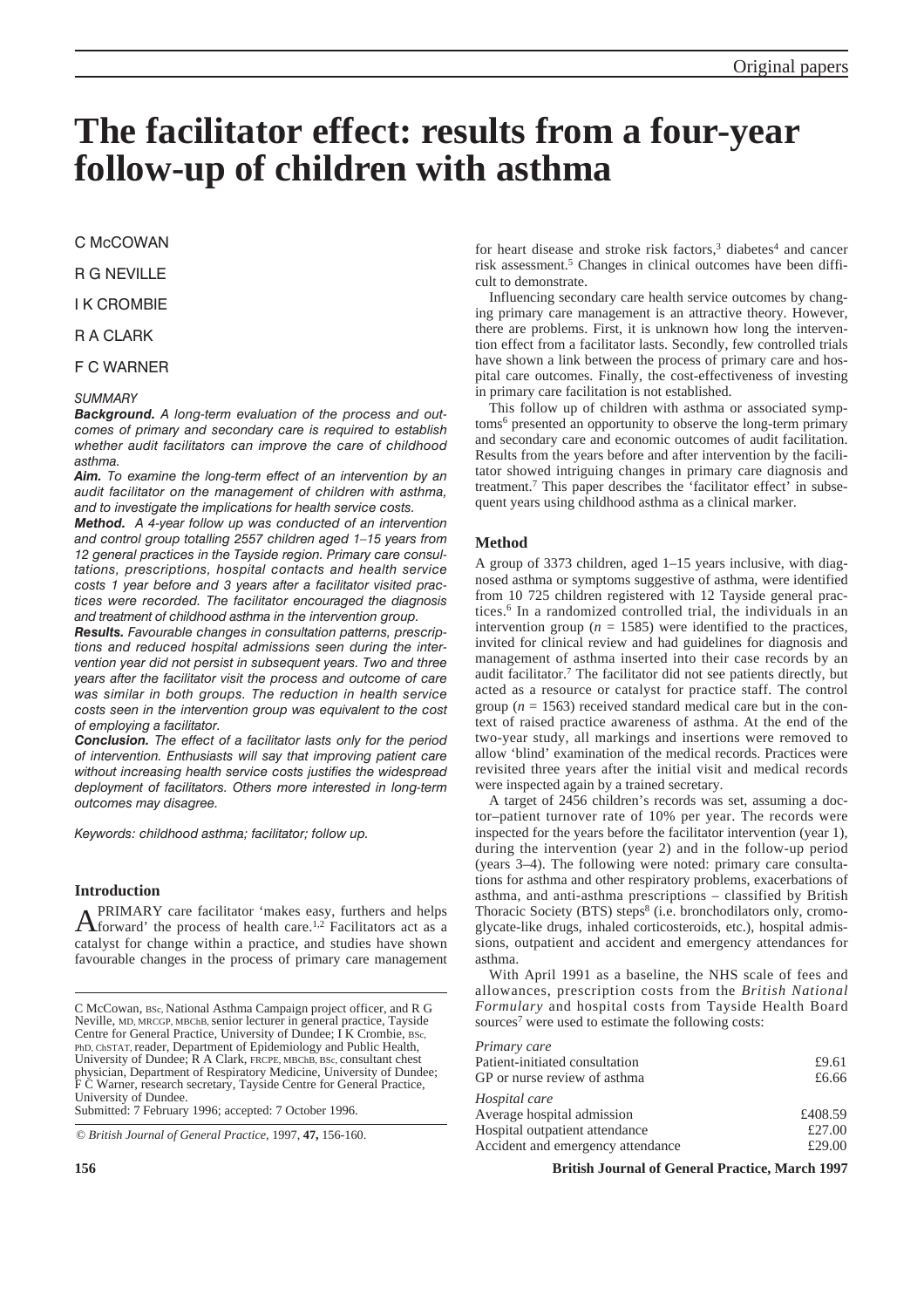| Prescription costs per child per year                                   |         |
|-------------------------------------------------------------------------|---------|
| Step 1 (bronchodilator only)                                            | £7.60   |
| Step 2 (bronchodilator and cromoglycate-like drugs)                     | £102.24 |
| Step 3 (inhaled corticosteroids low dose, $\leq 400 \mu$ g daily)       | £84.69  |
| Step 4 (inhaled corticosteroids high dose, $> 400 \mu$ g daily) £161.78 |         |

Primary and hospital care measures in the intervention group were compared against the control group for years 2, 3 and 4 using odds ratio analysis on an 'intention to treat' basis. These results are presented on number of children, not number of events. Cost estimates based on number of events were compared in both groups for each of the four years. The project was approved by the Tayside Medical Ethics Committee.

## **Results**

#### *Subjects*

From the original 3373 children's records, 2557 (75.8%) were inspected for all four years. This exceeded the recruitment target of 2456 and implied an annual doctor–patient turnover of less than 10%. The age–sex mix and symptoms at entry to the study were very similar for those children followed up in the intervention and control groups (Table 1). In year 1, before the facilitator visit, the hospital admission rate was greater in the intervention than in the control group, although other proxy markers of asthma severity, such as consultation rates and treatment regimes, were similar.

#### *Process of primary care: consultations*

Practice-initiated reviews of asthma rose substantially after the facilitator visit (year 2) for the intervention group, but fell to previsit levels in the follow-up years (3 and 4) (Table 2). There was a trend for fewer children in the intervention group, compared with the control group, to make asthma consultations over the study period, and this difference was significant in year 4 (see Table 3). The number of children consulting for other respiratory problems showed a decline in both groups as the children aged (Table 2), but there were no significant differences between groups in any year (Table 3).

#### *Process of primary care: prescribing*

The number of children receiving bronchodilator therapy alone (corresponding to BTS step 1) was similar in both groups for years 1, 3 and 4 (Table 2), but different in year 2 when more intervention group children received it (Table 3). Significantly more intervention children were prescribed cromoglycate-like drugs (BTS step 2) in year 2. The number of children receiving inhaled corticosteroid therapy (BTS steps 3 and 4) rose in each successive year for both groups (Table 2).

Significantly more children had an exacerbation of asthma in the intervention group in year 2. However, this difference was reversed in year 3 (Table 3). The use of short courses of oral steroids and emergency nebulizations was similar in both groups for the study duration.

#### *Outcomes of care: hospital contacts*

Hospital admissions for acute asthma fell progressively from year 2 for the intervention group. However, the rate rose in year 2 for the control group, before falling. Admission rates were similar in both groups for years 3 and 4. There were no differences in accident and emergency and outpatient attendances (Table 2).

#### *Costs of care*

In the year after the facilitator visit, primary care costs rose for the intervention group but then declined steadily (Table 4). This

### **British Journal of General Practice, March 1997 157**

reflected an increase in workload and preventive therapy prescribing in year 2, then a decline in consultations with constant prescribing costs in subsequent years. The control group primary care costs were lower than those of the intervention group in year 2, but higher in subsequent years.

Intervention group hospital care costs showed a 33% reduction in year 2, while control group costs rose slightly. Year 3 costs showed a 45% reduction for both groups. Control group costs remained constant in year 4, while intervention group costs fell by 10%.

Between years 1 and 4 of the study, overall cost estimates suggest a decrease of approximately £25 000 for the intervention group. However, the cost of managing the control group fell by £13 000 in this period, resulting in a net saving of £12 000. Even removing the large discrepancy of hospital admission costs in the previsit year (around £10 500), management of the intervention group would cost around £1 less per child per annum.

For this study, the facilitator visited 12 practices and reviewed 10 500 case records. A facilitator employed by a family health services authority (FHSA) might review 50 000 case records annually (around 200 records per day). Assuming the same prevalence of children with possible asthma requiring clinical review (around one-third, or 3373 out of 10 725), the savings made would equal approximately £16 000. This would recoup a facilitator's salary at 1991 rates, but would equal the estimated health service cost savings.

## **Discussion**

#### *Facilitator effect*

Intervention by the facilitator produced a short-term change in primary care asthma management leading to reduced hospital service use during that year. These effects were not seen in subsequent years. In the years after intervention, the management of asthma showed few differences between the intervention and control groups. Those changes that were statistically significant (with confidence intervals excluding 1.0) could have arisen by chance. With over 20 odds ratio calculations, one spuriously significant result would be expected.

Hospital services use declined in both groups in the years following intervention. Previous studies have reported steadily increasing hospital admission rates for asthma throughout the 1980s, a peak in the early 1990s and a gradual levelling out.<sup>14-16</sup> The sustained reduction in both groups in this study may be caused by a general trend in improved asthma care across Tayside, or could simply be the effect of declining hospital admission rates with age in children.

**Table 1.** Comparison of intervention and control groups at start of study.

|                      | Intervention group | Control group |
|----------------------|--------------------|---------------|
| Number               | 1288               | 1269          |
| Boys                 | 714 (55.4%)        | 756 (59.6%)   |
| Girls                | 574 (44.6%)        | 513 (40.4%)   |
| Average age          | 7.67               | 7.80          |
| In year before study |                    |               |
| Bronchospasm         | 6.7%               | 5.9%          |
| Cough                | 44.1%              | 44.0%         |
| Asthma treatment     | 27.7%              | 29.8%         |
| Exercise symptoms    | 4.0%               | 4.8%          |
| Wheezy               | 19.1%              | 22.7%         |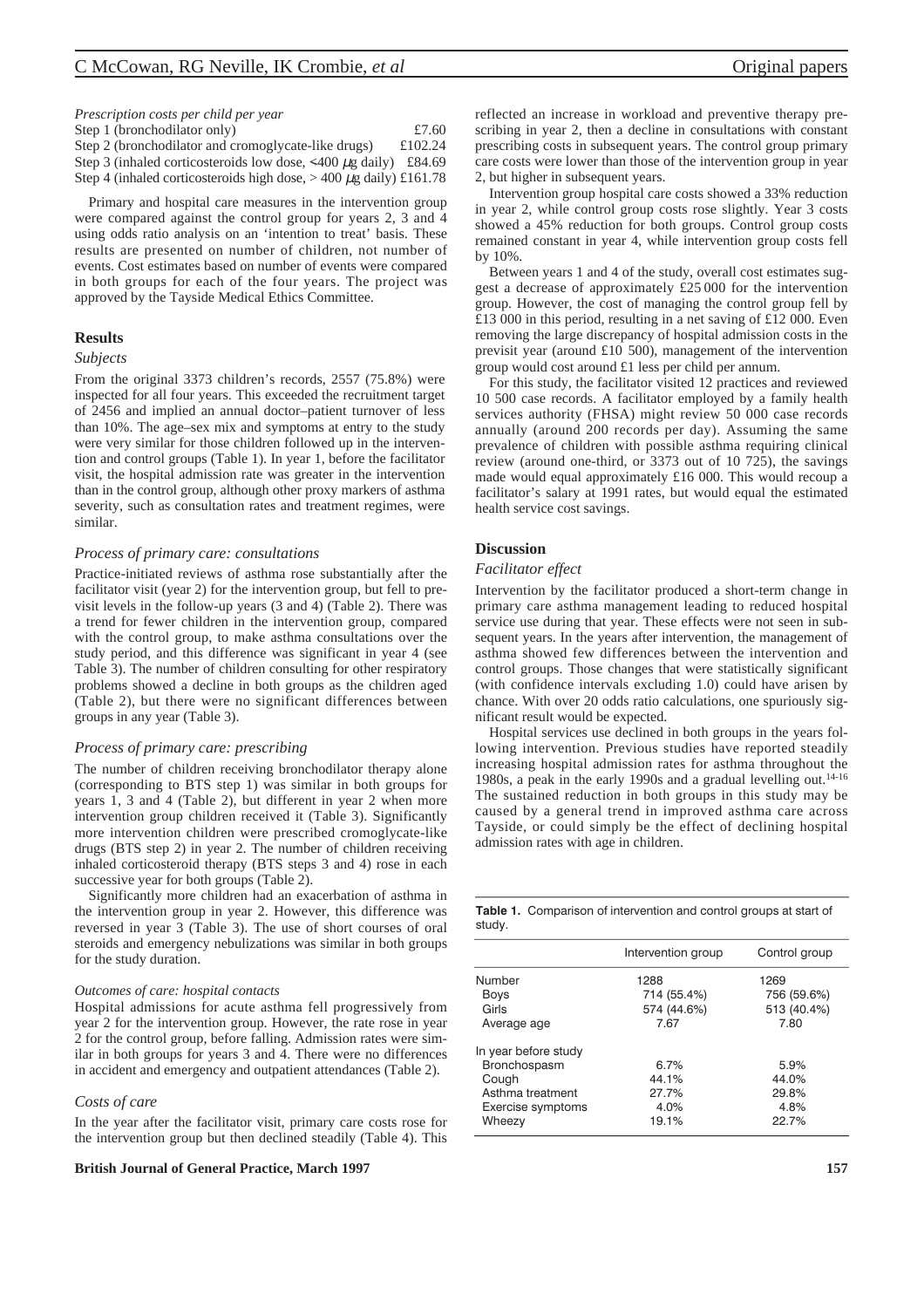## **Table 2.** Primary and secondary care management over four years.

|                                                   |         | Year       |                |            |            |  |
|---------------------------------------------------|---------|------------|----------------|------------|------------|--|
|                                                   |         | 1          | $\overline{c}$ | 3          | 4          |  |
| Primary care consultations (number of children)   |         |            |                |            |            |  |
| Patient-initiated for asthma                      | I.<br>C | 182<br>203 | 198<br>163     | 236<br>252 | 213<br>250 |  |
| Patient-initiated for other respiratory problems  | C       | 706<br>711 | 564<br>537     | 325<br>291 | 269<br>225 |  |
| Practice reviews of asthma                        | C       | 184<br>187 | 355<br>158     | 170<br>174 | 166<br>171 |  |
| Maintenance prescribing (number of children)      |         |            |                |            |            |  |
| Bronchodilators only                              | C       | 391<br>395 | 398<br>317     | 314<br>313 | 282<br>307 |  |
| Cromoglycate-like drugs                           | C       | 80<br>82   | 95<br>64       | 52<br>42   | 32<br>27   |  |
| Inhaled corticosteroids                           | C       | 79<br>78   | 125<br>133     | 169<br>164 | 172<br>199 |  |
| Acute prescribing (number of children)            |         |            |                |            |            |  |
| Exacerbations of asthma                           | C       | 336<br>352 | 286<br>227     | 102<br>132 | 107<br>114 |  |
| Courses of oral corticosteroids                   | C       | 7<br>4     | 22<br>16       | 35<br>28   | 30<br>31   |  |
| Episodes of emergency nebulizations               | C       | 38<br>31   | 42<br>40       | 29<br>32   | 18<br>32   |  |
| Hospital contacts for asthma (number of children) |         |            |                |            |            |  |
| Admissions                                        | C       | 33<br>18   | 24<br>25       | 11<br>12   | 9<br>14    |  |
| Accident and emergency                            | C       | 9<br>8     | 4<br>4         | 6<br>8     | 5<br>6     |  |
| Outpatients                                       | C       | 67<br>64   | 62<br>56       | 37<br>33   | 40<br>36   |  |

Intervention (I) ( $n = 1288$ ); Control (C) ( $n = 1269$ ).

## **Table 3.** Comparison of intervention against control over four years.

|                                                                                                                                             | Odds ratio (95% CI)<br>Intervention against controls              |                                                                   |                                                                   |
|---------------------------------------------------------------------------------------------------------------------------------------------|-------------------------------------------------------------------|-------------------------------------------------------------------|-------------------------------------------------------------------|
|                                                                                                                                             | Year <sub>2</sub>                                                 | Year <sub>3</sub>                                                 | Year 4                                                            |
| Primary care consultations (number of children)<br>Patient-initiated for asthma                                                             | $1.23(0.98 - 1.55)$                                               | $0.91(0.74 - 1.11)$                                               | $0.81(0.66 - 0.99)$                                               |
| Patient-initiated for other respiratory problems                                                                                            | $1.06(0.91 - 1.25)$                                               | $1.13(0.94 - 1.37)$                                               | $1.22(1.00-1.50)$                                                 |
| Practice reviews of asthma                                                                                                                  | $2.68(2.16-3.31)$                                                 | $0.96(0.76 - 1.21)$                                               | $0.95(0.75 - 1.20)$                                               |
| Maintenance prescribing (number of children)<br>Bronchodilators only<br>Cromoglycate-like drugs<br>Inhaled corticosteroids                  | $1.34(1.12 - 1.60)$<br>1.50 (1.07-2.11)<br>$0.92(0.70 - 1.20)$    | $0.98(0.82 - 1.18)$<br>$1.22(0.79 - 1.88)$<br>$1.02(0.80 - 1.29)$ | $0.88(0.73 - 1.06)$<br>1.17 (0.68-2.03)<br>$0.83(0.66 - 1.04)$    |
| Acute prescribing (number of children)<br>Exacerbations of asthma<br>Courses of oral corticosteroids<br>Episodes of emergency nebulizations | $1.31(1.07 - 1.60)$<br>$1.37(0.69 - 2.74)$<br>$1.04(0.65 - 1.64)$ | $0.74(0.56 - 0.98)$<br>$1.24(0.73 - 2.11)$<br>$0.89(0.52 - 1.52)$ | $0.92(0.69 - 1.22)$<br>$0.95(0.56 - 1.63)$<br>$0.55(0.29 - 1.01)$ |
| Hospital contacts for asthma (number of children)<br>Admissions<br>Accident and emergency<br>Outpatients                                    | $0.94(0.52 - 1.72)$<br>$0.99(0.21 - 4.67)$<br>$1.10(0.74 - 1.61)$ | $0.90(0.37 - 2.19)$<br>$0.74(0.23 - 2.34)$<br>$1.11(0.67 - 1.83)$ | $0.63(0.25 - 1.56)$<br>$0.82(0.22 - 3.03)$<br>$1.10(0.68 - 1.78)$ |

Bold type indicates the confidence intervals for the odds ratio excludes 1.0. Intervention (n = 1288); Control (n = 1269).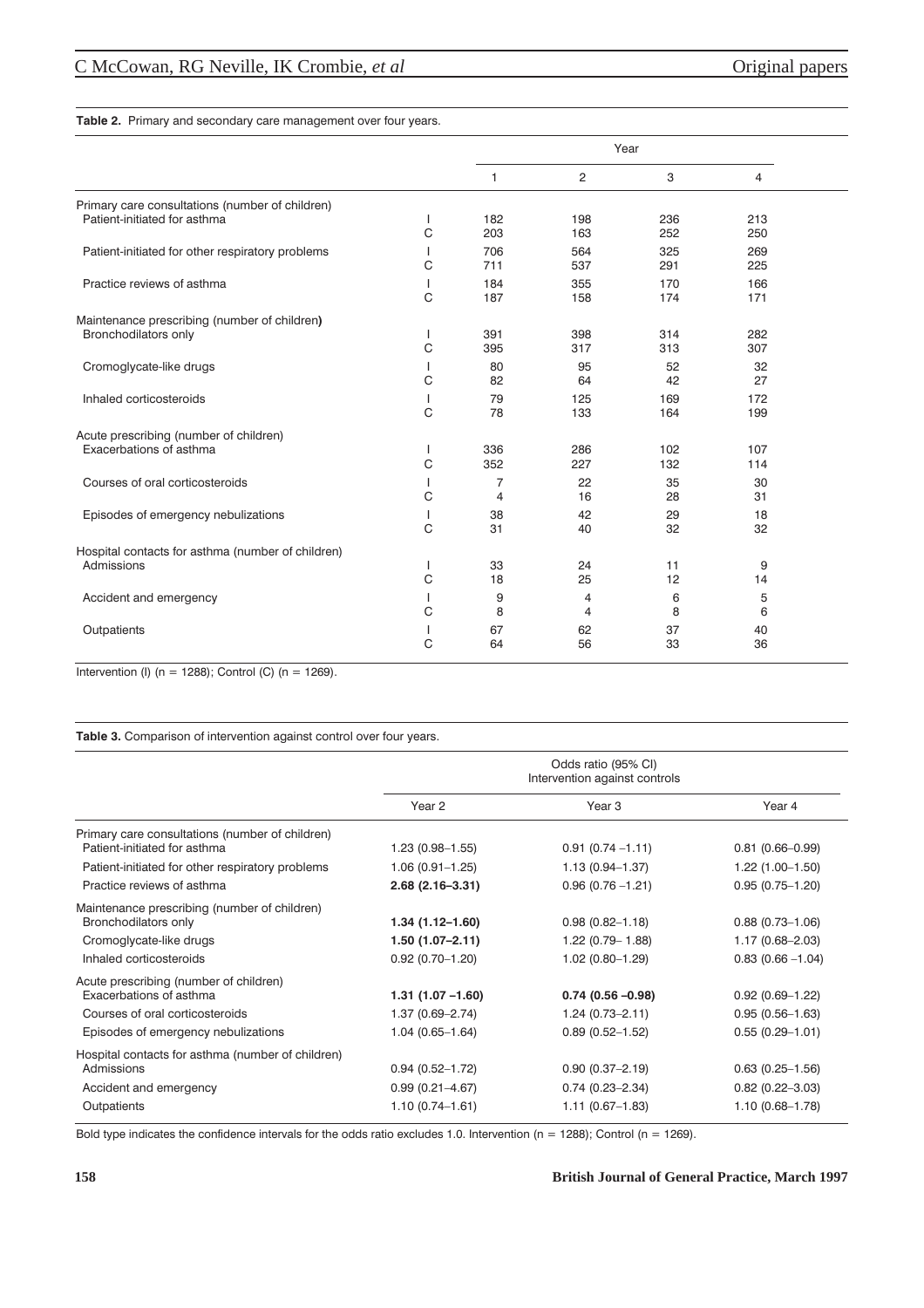#### **Table 4.** Estimated costs of asthma care (based on 1991).

|                           | Year     |                              |                |                             |
|---------------------------|----------|------------------------------|----------------|-----------------------------|
|                           | Previsit | $\overline{2}$<br>Post-visit | 3<br>Follow up | $\overline{4}$<br>Follow up |
| Intervention group        |          |                              |                |                             |
| Consultations             | 22 980   | 19750                        | 11 800         | 10 170                      |
| Maintenance therapy       | 19830    | 25 570                       | 24 250         | 24 680                      |
| Total primary care cost   | 42 810   | 45 320                       | 36 050         | 34 850                      |
| Outpatient consultations  | 4 9 4 0  | 4 4 3 0                      | 3 3 5 0        | 2 7 8 0                     |
| A & E attendances         | 320      | 290                          | 170            | 200                         |
| Hospital admissions       | 20 430   | 12 260                       | 6 1 3 0        | 5720                        |
| Total secondary care cost | 25 690   | 16980                        | 9650           | 8700                        |
| Overall costs             | £68 500  | £62 300                      | £45 700        | £43 550                     |
| Control group             |          |                              |                |                             |
| Consultations             | 22 570   | 15 180                       | 12 050         | 10 840                      |
| Maintenance therapy       | 20 200   | 23 230                       | 24 740         | 25 660                      |
| Total primary care cost   | 42 770   | 38 410                       | 36 790         | 36 500                      |
| Outpatient consultations  | 4 9 4 0  | 3890                         | 2860           | 2510                        |
| A & E attendances         | 260      | 170                          | 320            | 230                         |
| Hospital admissions       | 9810     | 11 440                       | 5310           | 5720                        |
| Total secondary care cost | 15 010   | 15 500                       | 8 4 9 0        | 8 4 6 0                     |
| Overall costs             | £57 780  | £53 910                      | £45 280        | £44 960                     |

# *Duration of effect*

The favourable short-term changes in primary care consultations and hospital admissions are probably due to the enthusiasm of doctors and practice nurses who reviewed and improved the care of children with asthma. Explanations as to why the changes did not persist may include the fact that enthusiasm waned or other clinical priorities diverted attention from the care of childhood asthma. Other studies seeking to improve asthma care in the long term have shown similar disappointing results.17,18 It may be that all practices contain a subgroup of patients who are susceptible to initiatives to improve management. Once changes have been made, the improvements 'plateau' and no further improvement in morbidity can be shown.

The study design required the removal of all insertions and markings from the case notes of the intervention group children at the end of year 2. In a non-research situation, this would not occur and the management guidelines would remain in the notes. This could increase the long-term cost-effectiveness of a facilitator. A periodical facilitator visit to each practice would allow guidelines to be updated and give continuing educational feedback to practices.

Critics of controlled trials involving randomization of patients within practices rightly point out that control contamination will dilute any apparent changes over time. Undoubtedly, control contamination will have occurred within our study. The facilitator visit may have been a catalyst improving the care and management of all asthma patients within the practices, explaining why outcome measures for the groups converge in years 3 and 4. This dilution effect should be gradual with the differences greatest in year 2 and least in year 4, but our results do not follow this pattern.

## *Difficulties within the study*

There are many methodological problems of conducting a fouryear follow up of a large randomized control trial. Loss to follow up is the major one, but this study showed lower losses than expected. Tayside may not be typical of the rest of the UK. The

### **British Journal of General Practice, March 1997 159**

12 practices selected to be representative of the region in 1990 have changed personnel, attitudes and enthusiasm for asthma care over the course of four years.

Health service costs are notoriously difficult to interpret. Reduced hospital costs can only be realized by cutting expenditure through closing wards and reducing staffing levels. The interesting paradox arises that, if practices improve their management of a clinical problem, e.g. asthma, local hospital services may be cut, which in turn may jeopardize practice access to them.

#### *The facilitator movement*

Facilitators are now an established feature of the health service. The measures of process, outcome and costs presented in this study may be applicable to other fields, including cardiovascular disease risk factor prevention, diabetes, epilepsy and arthritis care. Purchasers and providers need to examine closely what is expected of facilitators. Using the childhood asthma model, it seems reasonable to expect facilitators working with enthusiastic general practice staff to alter clinical care favourably in the short term. It is unreasonable to expect facilitators to solve the longterm problem of childhood asthma and the burden it imposes on children, their families and the health service.

## **Conclusion**

Readers can choose how to interpret this study. Enthusiasts can claim that a facilitator improves the process and outcome of the care of children with asthma for a year after intervention, and that the cost of a facilitator is offset by modest health service cost savings. A facilitator may raise practice awareness, leading to improved management for all patients. A periodic visit could be a cost-effective means of continuous educational feedback keeping practices up to date with current best practice. Others can claim that the absence of long-term changes in clinical outcomes means that widespread deployment of facilitators within the health service is not currently justified.